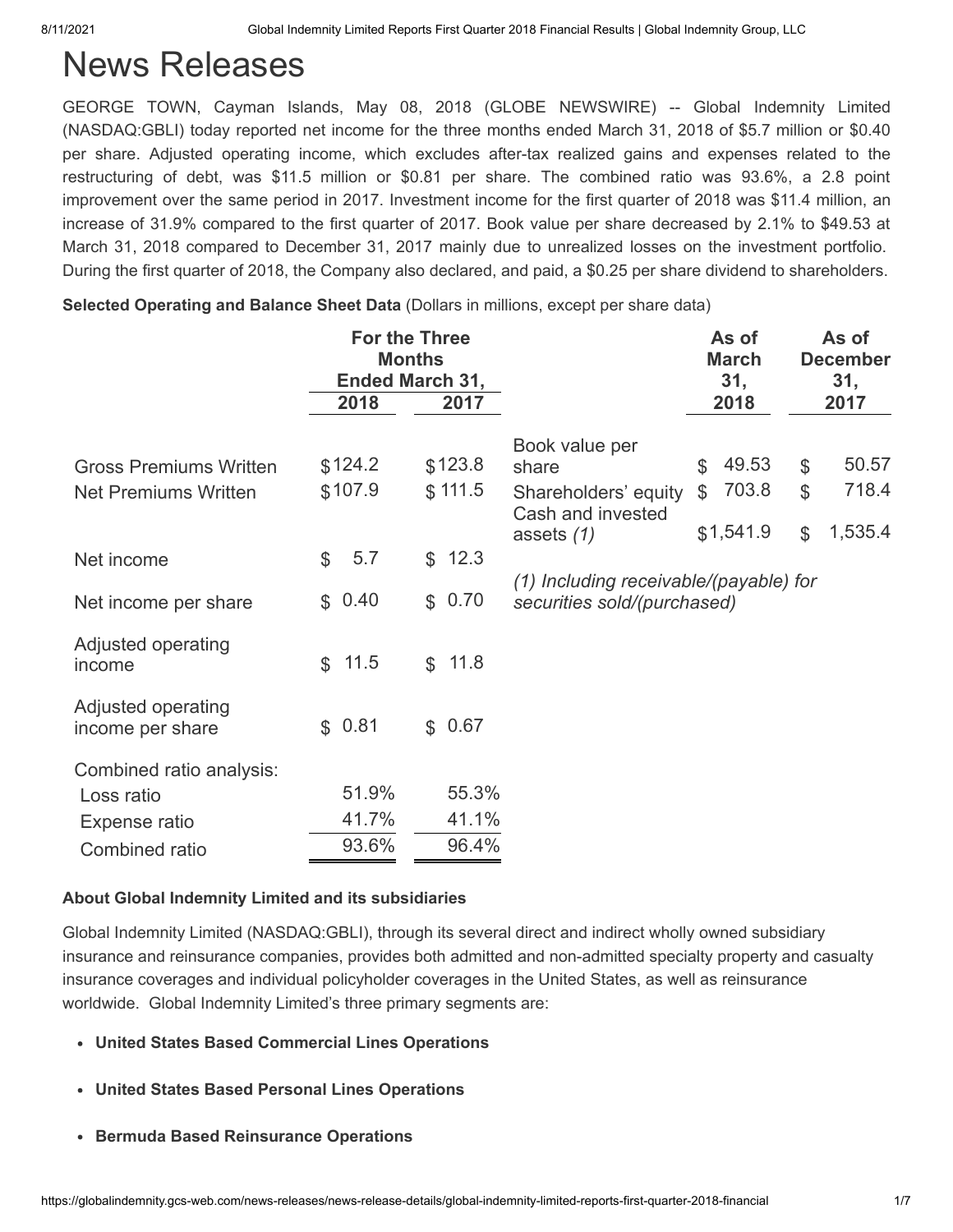For more information, visit the Global Indemnity Limited's website at http://www.globalindemnity.ky (https://www.globenewswire.com/Tracker?

[data=3btiUYhaEWwtiGNCoe2SMQv\\_Yyg5vyh30x36ZXkYJnnxRuj6hnZjMAHa\\_UBEjLeW8qAjw\\_qfI0Y1xSNeBlX0](https://www.globenewswire.com/Tracker?data=3btiUYhaEWwtiGNCoe2SMQv_Yyg5vyh30x36ZXkYJnnxRuj6hnZjMAHa_UBEjLeW8qAjw_qfI0Y1xSNeBlX0YY9_6a6QkxmKtyTujkeX_n0=) YY9\_6a6QkxmKtyTujkeX\_n0=).

#### *Forward-Looking Information*

*The forward-looking statements contained in this press release [1] do not address a number of risks and uncertainties. Investors are cautioned that Global Indemnity's actual results may be materially different from the estimates expressed in, or implied, or projected by, the forward looking statements. These statements are based on estimates and information available to us at the time of this press release. All forward-looking statements in this press release are based on information available to the Global Indemnity as of the date hereof. The foregoing review of factors that could cause actual financial or operating performance to differ materially from expectations is not exhaustive. Please see Global Indemnity's filings with the Securities and Exchange Commission for a discussion of risks and uncertainties which could impact the company and for a more detailed explication regarding forward-looking statements. Global Indemnity does not assume any obligation to update the forwardlooking statements provided to reflect events that occur or circumstances that exist after the date on which they were made.*

<sup>1</sup> Disseminated pursuant to the "safe harbor" provisions of Section 21E of the Security Exchange Act of 1934.

### **Global Indemnity Limited's Combined Ratio for the Three Months Ended March 31, 2018 and 2017**

The combined ratio improved to 93.6% (Loss Ratio 51.9% and Expense Ratio 41.7%) for the three months ended March 31, 2018 compared to 96.4% (Loss Ratio 55.3% and Expense Ratio 41.1%) for the three months ended March 31, 2017.

- The current accident year property loss ratio improved by 7.6 points to 57.2% in 2018 from 64.8% in 2017, primarily due to lower claims frequency for catastrophe losses within both Commercial Lines and Personal Lines.
- The current accident year casualty loss ratio improved by 5.1 points to 57.8% in 2018 from 62.9% in 2017 primarily due to lower reported claims frequency within Personal Lines.

Calendar year results for the three months ended March 31, 2018 include a 5.5 point reduction in the loss ratio related to prior accident years, which was primarily driven by lower than expected claims frequency and severity experienced across multiple prior accident years within Commercial Lines, lower than expected claims frequency and severity primarily in the agricultural reserve category related to the 2015 and 2017 accident years within Personal Lines, as well as a reduction related to the Company's property treaties for multiple prior accident years within the Reinsurance Operations.

### **Global Indemnity Limited's Gross and Net Premiums Written Results by Segment for the Three Months Ended March 31, 2018 and 2017**

|                                      | <b>Three Months Ended March 31,</b>                |         |    |            |  |            |         |  |  |  |
|--------------------------------------|----------------------------------------------------|---------|----|------------|--|------------|---------|--|--|--|
|                                      | <b>Gross Premiums Written Net Premiums Written</b> |         |    |            |  |            |         |  |  |  |
|                                      |                                                    | 2018    |    | 2017       |  | 2018       | 2017    |  |  |  |
| Commercial Lines Operations \$       |                                                    | 53,773  | \$ | 45,911 \$  |  | 48,306 \$  | 41,115  |  |  |  |
| <b>Personal Lines Operations</b>     |                                                    | 61,032  |    | 60,966     |  | 49,255     | 54,583  |  |  |  |
| <b>Reinsurance Operations</b>        |                                                    | 10,309  |    | 15,823     |  | 10,309     | 15,808  |  |  |  |
| <b>Business Fronted for Assurant</b> |                                                    | (867)   |    | 1,051      |  | ۰          |         |  |  |  |
| <b>Total</b>                         |                                                    | 124.247 |    | 123,751 \$ |  | 107,870 \$ | 111.506 |  |  |  |

https://globalindemnity.gcs-web.com/news-releases/news-release-details/global-indemnity-limited-reports-first-quarter-2018-financial 2/7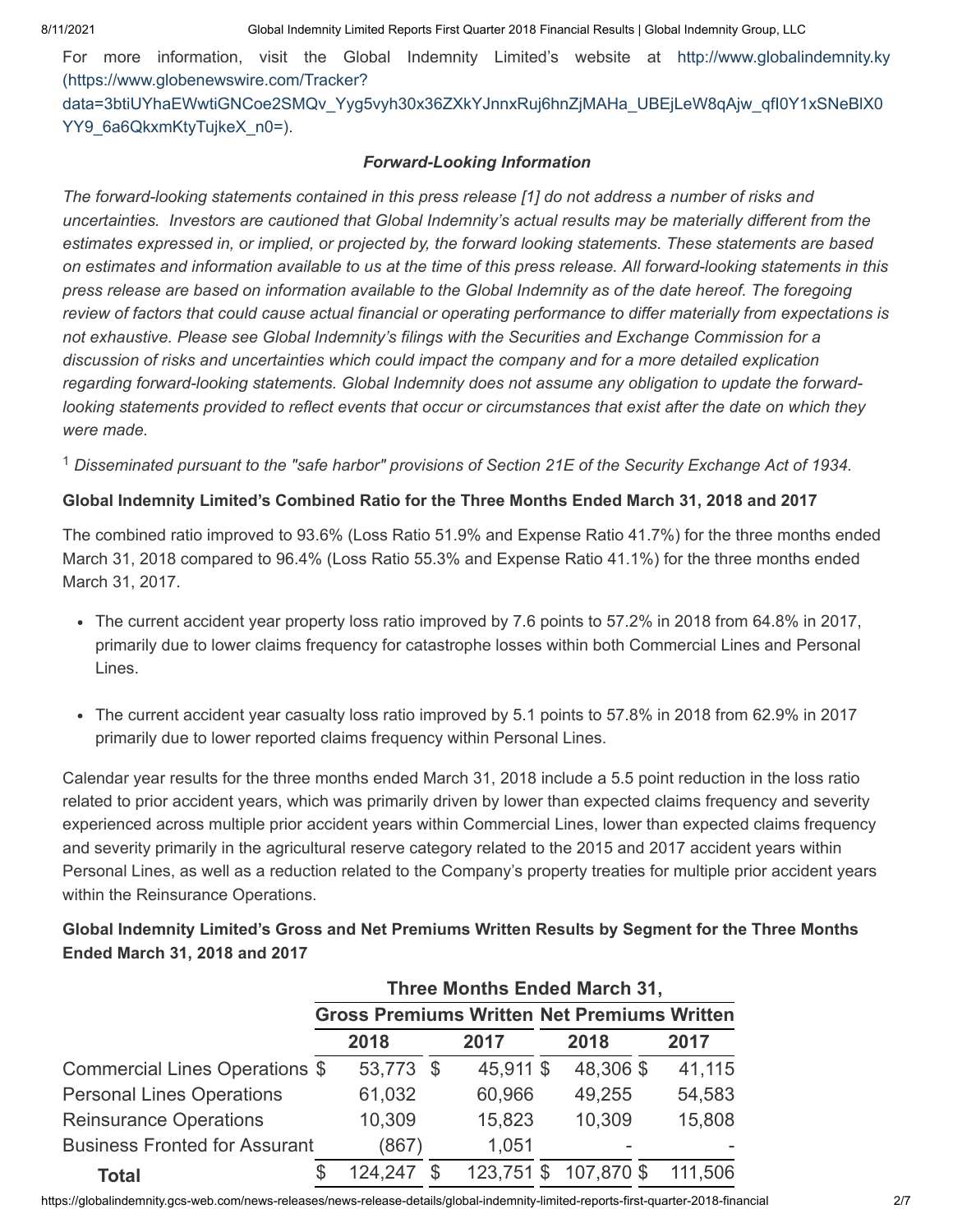**Commercial Lines Operations:** Gross premiums written and net premiums written increased 17.1% and 17.5%, respectively, for the three months ended March 31, 2018 as compared to the same period in 2017. This increase is mainly due to rate increases, new programs, and increased interactions with agents.

**Personal Lines Operations:** Gross premiums written increased 0.1% and net premiums written decreased 9.8% for the three months ended March 31, 2018 as compared to the same period in 2017. The decrease in net premiums written was primarily due to additional premiums being ceded due to the Property Catastrophe Quota Share Treaty that became effective on April 15, 2017.

**Reinsurance Operations:** Gross premiums written and net premiums written both decreased 34.8% for the three months ended March 31, 2018, as compared to the same period in 2017, mainly due to the cancellation of a treaty.

Note: Tables Follow

### **GLOBAL INDEMNITY LIMITED CONSOLIDATED STATEMENTS OF OPERATIONS** (Unaudited)

(Dollars and shares in thousands, except per share data)

|                                                   |               | <b>For the Three Months</b><br>Ended March 31, |               |         |
|---------------------------------------------------|---------------|------------------------------------------------|---------------|---------|
|                                                   |               | 2018                                           |               | 2017    |
| Gross premiums written                            | $\mathbb{S}$  | 124,247                                        | \$            | 123,751 |
| Net premiums written                              | $\mathcal{L}$ | 107,870                                        | \$            | 111,506 |
| Net premiums earned                               | \$            | 108,002                                        | $\mathcal{L}$ | 113,126 |
| Net investment income                             |               | 11,404                                         |               | 8,644   |
| Net realized investment gains (losses)            |               | (316)                                          |               | 775     |
| Other income                                      |               | 554                                            |               | 1,368   |
| <b>Total revenues</b>                             |               | 119,644                                        |               | 123,913 |
| Net losses and loss adjustment expenses           |               | 56,072                                         |               | 62,561  |
| Acquisition costs and other underwriting expenses |               | 45,003                                         |               | 46,551  |
| Corporate and other operating expenses            |               | 9,260                                          |               | 3,054   |
| Interest expense                                  |               | 4,861                                          |               | 2,467   |
| Income before income taxes                        |               | 4,448                                          |               | 9,280   |
| Income tax benefit                                |               | (1, 253)                                       |               | (3,002) |
| <b>Net income</b>                                 | \$            | 5,701                                          | \$            | 12,282  |
| Weighted average shares outstanding-basic         |               | 14,055                                         |               | 17,316  |
| Weighted average shares outstanding-diluted       |               | 14,286                                         |               | 17,646  |
| Net income per share - basic                      | \$            | 0.41                                           | \$            | 0.71    |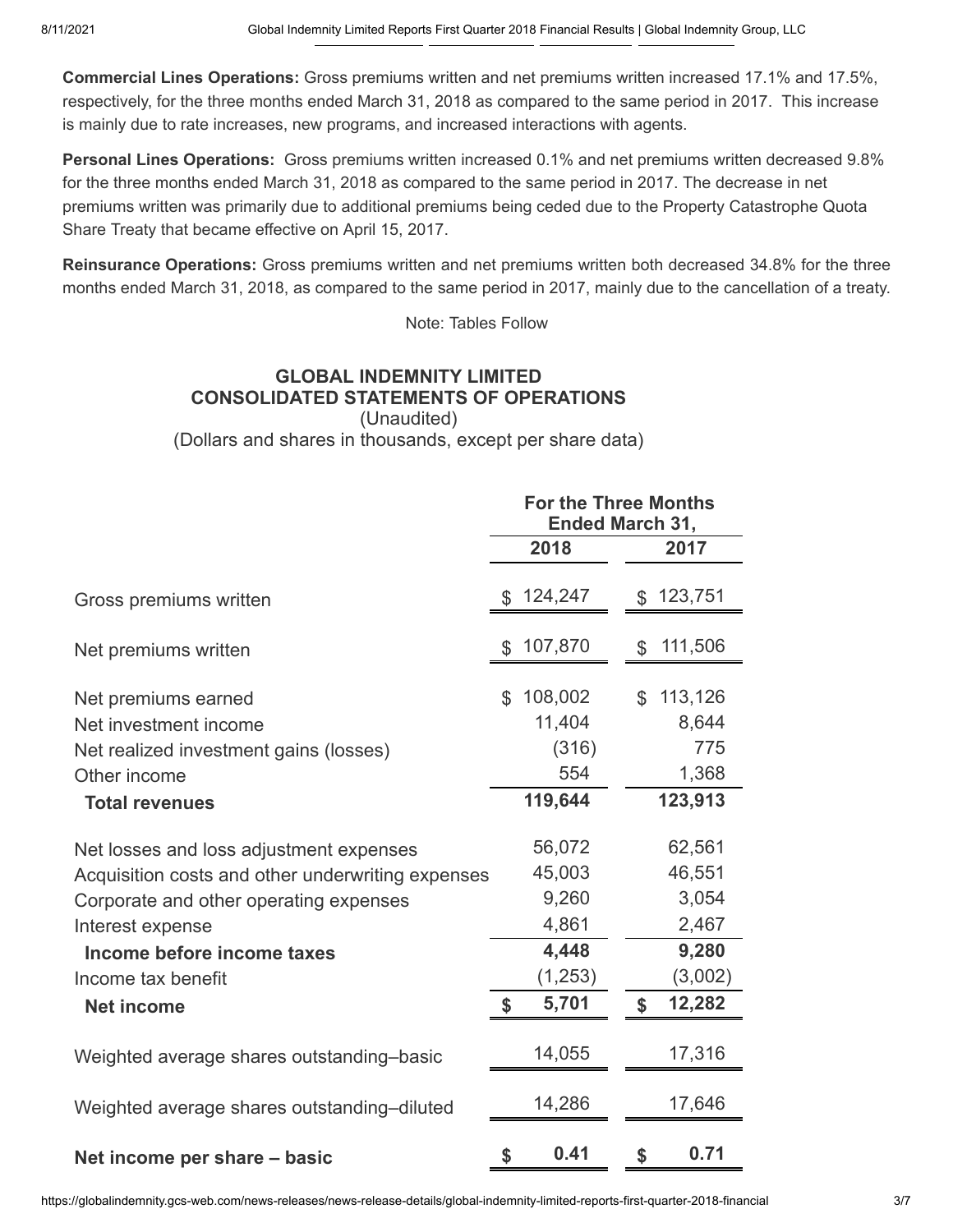| Net income per share – diluted      | 0.40<br>S |       | 0.70  |
|-------------------------------------|-----------|-------|-------|
| <b>Combined ratio analysis: (1)</b> |           |       |       |
| Loss ratio                          |           | 51.9% | 55.3% |
| Expense ratio                       |           | 41.7% | 41.1% |
| Combined ratio                      |           | 93.6% | 96.4% |

*(1) The loss ratio, expense ratio and combined ratio are GAAP financial measures that are generally viewed in the insurance industry as indicators of underwriting profitability. The loss ratio is the ratio of net losses and loss adjustment expenses to net premiums earned. The expense ratio is the ratio of acquisition costs and other underwriting expenses to net premiums earned. The combined ratio is the sum of the loss and expense ratios.*

## **GLOBAL INDEMNITY LIMITED CONSOLIDATED BALANCE SHEETS**

(Dollars in thousands)

|                                                             |                | (Unaudited)  |               |              |
|-------------------------------------------------------------|----------------|--------------|---------------|--------------|
|                                                             |                | March 31,    |               | December 31, |
| <b>ASSETS</b>                                               |                | 2018         |               | 2017         |
| <b>Fixed Maturities:</b>                                    |                |              |               |              |
| Available for sale securities, at fair value                |                |              |               |              |
| (amortized cost: 2018 - \$1,281,954 and 2017 - \$1,243,144) | $\mathbb{S}^-$ | 1,262,996 \$ |               | 1,241,437    |
| Equity securities:                                          |                |              |               |              |
| At fair value (cost: 2018 - \$133,911 and 2017 - \$124,915) |                | 133,911      |               | 140,229      |
| Other invested assets                                       |                | 82,159       |               | 77,820       |
| <b>Total investments</b>                                    |                | 1,479,066    |               | 1,459,486    |
| Cash and cash equivalents                                   |                | 73,522       |               | 74,414       |
| Premiums receivable, net                                    |                | 77,274       |               | 84,386       |
| Reinsurance receivables, net                                |                | 97,647       |               | 105,060      |
| Funds held by ceding insurers                               |                | 49,096       |               | 45,300       |
| Federal income taxes receivable                             |                | 10,157       |               | 10,332       |
| Receivable for securities sold                              |                |              |               | 1,543        |
| Deferred federal income taxes                               |                | 30,502       |               | 26,196       |
| Deferred acquisition costs                                  |                | 61,425       |               | 61,647       |
| Intangible assets                                           |                | 22,417       |               | 22,549       |
| Goodwill                                                    |                | 6,521        |               | 6,521        |
| Prepaid reinsurance premiums                                |                | 24,642       |               | 28,851       |
| Other assets                                                |                | 31,445       |               | 75,384       |
| <b>Total assets</b>                                         | \$             | 1,963,714    | $\mathcal{L}$ | 2,001,669    |

## **LIABILITIES AND SHAREHOLDERS' EQUITY Liabilities:**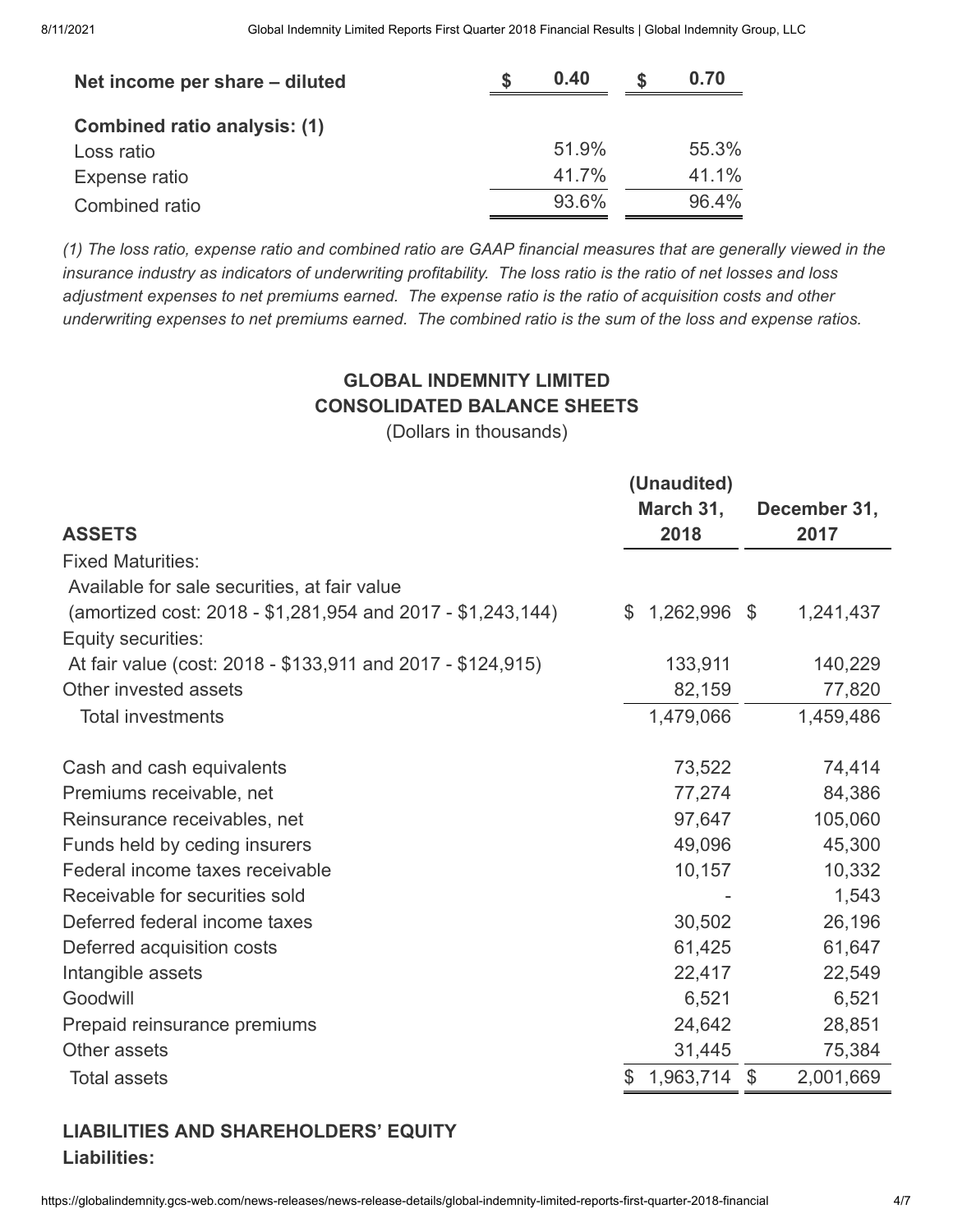|  | 8/11/2021 |
|--|-----------|
|  |           |

Global Indemnity Limited Reports First Quarter 2018 Financial Results | Global Indemnity Group, LLC

| Unpaid losses and loss adjustment expenses<br>Unearned premiums<br>Federal income taxes payable<br>Ceded balances payable<br>Payables for securities purchased<br>Contingent commissions                                                                                                                         | $\mathcal{L}$ | 615,125 \$<br>281,062<br>11,928<br>10,729<br>3,892 |      | 634,664<br>285,397<br>10,851<br>7,984 |
|------------------------------------------------------------------------------------------------------------------------------------------------------------------------------------------------------------------------------------------------------------------------------------------------------------------|---------------|----------------------------------------------------|------|---------------------------------------|
| Debt                                                                                                                                                                                                                                                                                                             |               | 286,567                                            |      | 294,713                               |
| <b>Other liabilities</b>                                                                                                                                                                                                                                                                                         |               | 50,659                                             |      | 49,666                                |
| <b>Total liabilities</b>                                                                                                                                                                                                                                                                                         |               | 1,259,962                                          |      | 1,283,275                             |
| <b>Shareholders' equity:</b><br>Ordinary shares, \$0.0001 par value, 900,000,000 ordinary shares<br>authorized; A ordinary shares issued: 10, 150, 130 and 10, 102, 927<br>respectively; A ordinary shares outstanding: 10,075,346 and<br>10,073,376, respectively; B ordinary shares issued and<br>outstanding: |               |                                                    |      |                                       |
| 4,133,366 and 4,133,366, respectively                                                                                                                                                                                                                                                                            |               | $\overline{2}$                                     |      | 2                                     |
| Additional paid-in capital                                                                                                                                                                                                                                                                                       |               | 435,066                                            |      | 434,730                               |
| Accumulated other comprehensive income, net of taxes                                                                                                                                                                                                                                                             |               | (16, 531)                                          |      | 8,983                                 |
| <b>Retained earnings</b>                                                                                                                                                                                                                                                                                         |               | 288,187                                            |      | 275,838                               |
| A ordinary shares in treasury, at cost: 74,784 and 29,551 shares,                                                                                                                                                                                                                                                |               |                                                    |      |                                       |
| respectively                                                                                                                                                                                                                                                                                                     |               | (2, 972)                                           |      | (1, 159)                              |
| Total shareholders' equity                                                                                                                                                                                                                                                                                       |               | 703,752                                            |      | 718,394                               |
| Total liabilities and shareholders' equity                                                                                                                                                                                                                                                                       | \$            | 1,963,714                                          | - \$ | 2,001,669                             |

# **GLOBAL INDEMNITY LIMITED SELECTED INVESTMENT DATA**

(Dollars in millions)

|                                           | <b>Market Value as of</b> |                                  |         |  |
|-------------------------------------------|---------------------------|----------------------------------|---------|--|
|                                           | (Unaudited)               |                                  |         |  |
|                                           |                           | March 31, 2018 December 31, 2017 |         |  |
| <b>Fixed maturities</b>                   | \$<br>1,263.0             | \$                               | 1,241.4 |  |
| Cash and cash equivalents                 | 73.5                      |                                  | 74.4    |  |
| Total bonds and cash and cash equivalents | 1,336.5                   |                                  | 1,315.8 |  |
| Equities and other invested assets        | 216.1                     |                                  | 218.1   |  |
| Total cash and invested assets, gross     | 1,552.6                   |                                  | 1,533.9 |  |

https://globalindemnity.gcs-web.com/news-releases/news-release-details/global-indemnity-limited-reports-first-quarter-2018-financial 5/7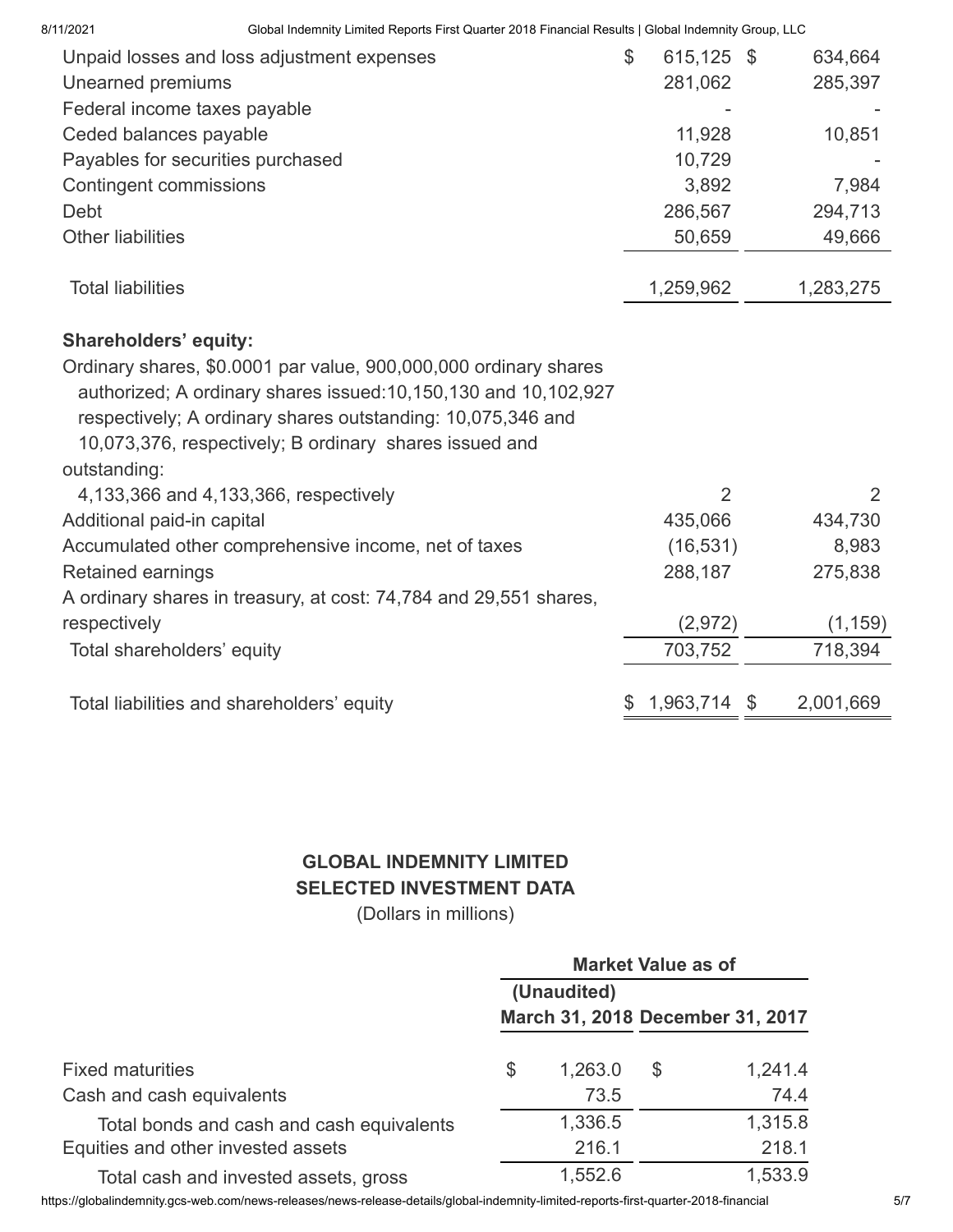| Receivable (payable) for securities sold/(purchased) | (10.7)  | 1.5     |
|------------------------------------------------------|---------|---------|
| Total cash and invested assets, net                  | 1.541.9 | 1,535.4 |

|                                                                                      | (Unaudited)<br><b>Three Months Ended</b><br>March 31, 2018(a) |  |  |  |
|--------------------------------------------------------------------------------------|---------------------------------------------------------------|--|--|--|
| Net investment income                                                                | \$<br>11.4                                                    |  |  |  |
| Net realized investment losses<br>Net change in unrealized investment gains (losses) | (0.3)<br>(17.6)                                               |  |  |  |
| Net realized and unrealized investment returns<br>Total investment return            | (17.9)<br>(6.5)                                               |  |  |  |
| Average total cash and invested assets                                               | 1,538.7                                                       |  |  |  |
| Total investment return % annualized                                                 |                                                               |  |  |  |

*(a) Amounts in this table are shown on a pre-tax basis.*

### **GLOBAL INDEMNITY LIMITED SUMMARY OF OPERATING INCOME**

(Unaudited) (Dollars and shares in thousands, except per share data)

|                                                       |    | <b>For the Three Months</b><br><b>Ended March 31,</b> |   |        |
|-------------------------------------------------------|----|-------------------------------------------------------|---|--------|
|                                                       |    | 2018                                                  |   | 2017   |
| Adjusted operating income, net of tax<br>Adjustments: | \$ | 11,546 \$                                             |   | 11,764 |
| Net realized investment gains/(losses)                |    | (251)                                                 |   | 518    |
| Expenses related to the restructuring of debt         |    | (5,594)                                               |   |        |
| <b>Net income</b>                                     | S  | 5,701                                                 | S | 12,282 |
| Weighted average shares outstanding – basic           |    | 14,055                                                |   | 17,316 |
| Weighted average shares outstanding – diluted         |    | 14,286                                                |   | 17,646 |